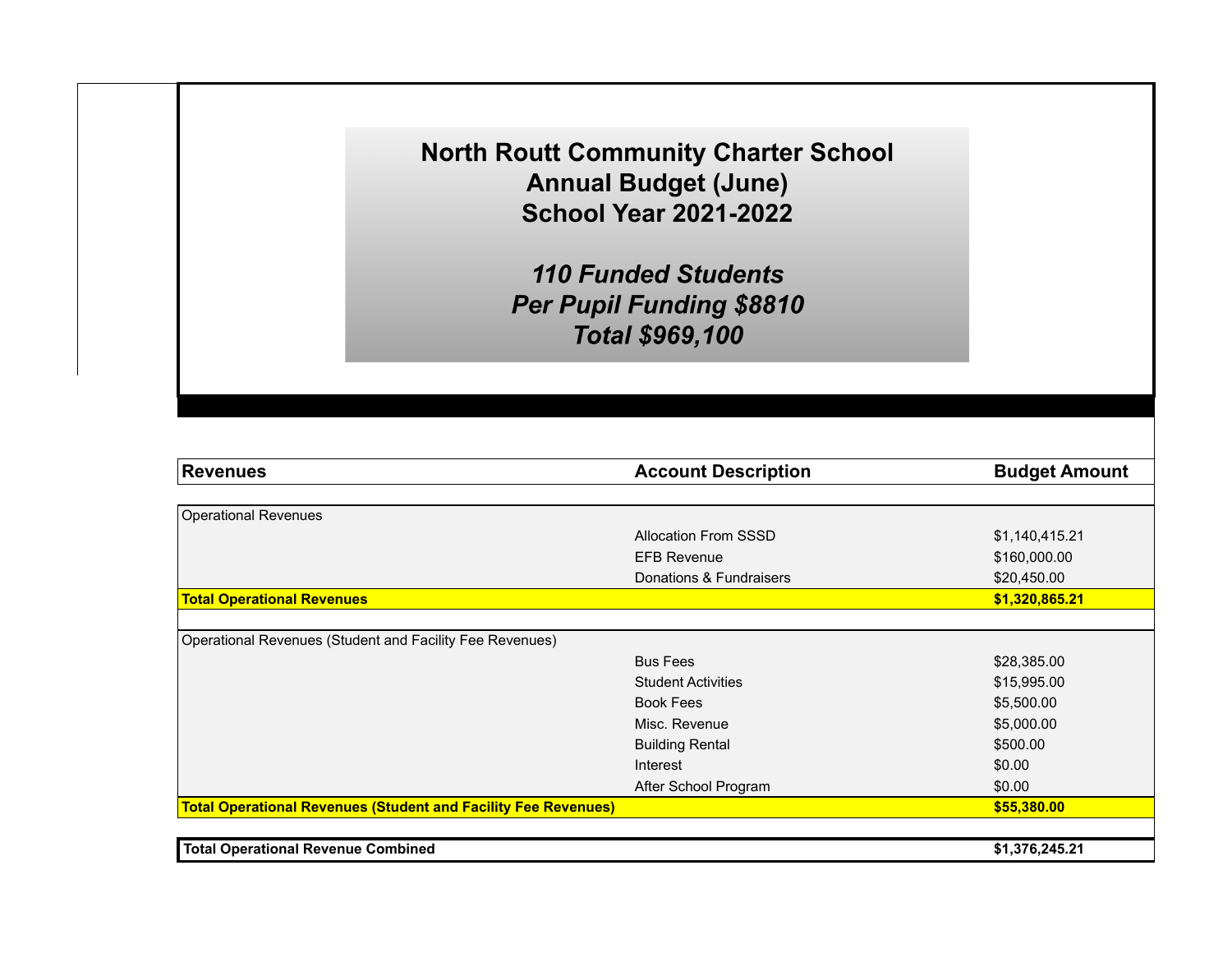| <b>Total Revenue</b>          |                                   | \$1,797,847.84 |
|-------------------------------|-----------------------------------|----------------|
|                               |                                   |                |
|                               |                                   |                |
| <b>Total PERA Revenue</b>     |                                   | \$20,000.00    |
|                               | PERA GASB 68                      | \$20,000.00    |
| <b>PERA Revenue</b>           |                                   |                |
| <b>Total One Time Revenue</b> |                                   | \$175,059.18   |
|                               | Rural                             | \$15,059.18    |
|                               | <b>ESSER</b>                      | \$25,000.00    |
|                               | <b>EFB Reconciliation</b>         | \$60,000.00    |
|                               | <b>WEND</b>                       | \$75,000.00    |
| One Time Revenue              |                                   |                |
|                               |                                   |                |
| <b>Total MLO Revenue</b>      |                                   | \$142,770.45   |
|                               | 4B-Flat Amount                    | \$70,000.00    |
|                               | Revenue from Capital Projects     | \$44,866.45    |
|                               | NRCCS Capital construction        | \$27,904.00    |
| MLO Revenue                   |                                   |                |
| <b>Total Grant Revenue</b>    |                                   | \$83,773.00    |
|                               | CDE-SHP School Health Pro FY21-23 | \$83,773.00    |
| <b>Grant Revenue</b>          |                                   |                |

| <b>Expenses</b>    | <b>Account Description</b>       | <b>Budget Amount</b> |
|--------------------|----------------------------------|----------------------|
|                    |                                  |                      |
| Operational/Salary |                                  |                      |
|                    | NRCCS Teacher Salary             | \$347,758.80         |
|                    | NRCCS Admin/Leadership           | \$159,487.87         |
|                    | <b>NRCCS Operations/Business</b> | \$95,439.31          |
|                    | NRCCS SPED PARA SALARY           | \$89,948.57          |
|                    | NRCCS Teacher Salary SPED        | \$44,743.70          |
|                    | <b>NRCCS Maint Wage</b>          | \$32,335.99          |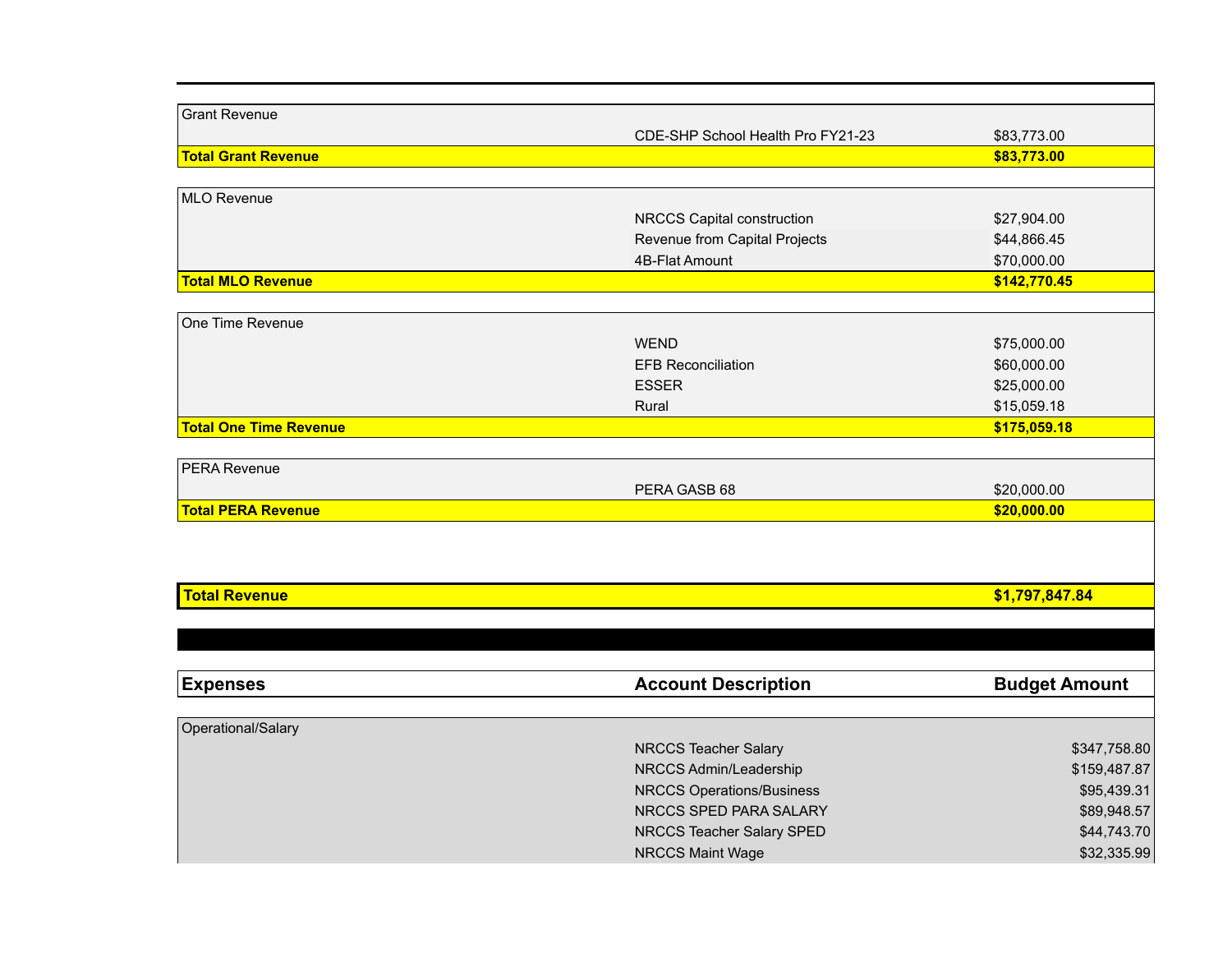|                                   | <b>NRCCS Substitutes</b>                             | \$3,000.00   |
|-----------------------------------|------------------------------------------------------|--------------|
| <b>Total Operational/Salary</b>   |                                                      | \$772,714.24 |
|                                   |                                                      |              |
| Operational/Medicare              |                                                      |              |
|                                   | <b>NRCCS Teacher Medicare</b>                        | \$5,042.50   |
|                                   | NRCCS Admin/Leadership                               | \$2,312.57   |
|                                   | NRCCS Operations/Business Medicare                   | \$1,383.87   |
|                                   | NRCCS SPED Aide Medicare                             | \$1,304.25   |
|                                   | NRCCS Teacher SPED Medicare                          | \$648.78     |
|                                   | <b>NRCCS Maint Medicare</b>                          | \$871.28     |
|                                   | <b>NRCCS Substitutes Medicare</b>                    | \$43.50      |
| <b>Total Operational/Medicare</b> |                                                      | \$11,606.76  |
|                                   |                                                      |              |
| Operational/PERA                  |                                                      |              |
|                                   | <b>NRCCS Teacher PERA</b>                            | \$72,681.59  |
|                                   | NRCCS Admin/Leadership PERA                          | \$33,332.96  |
|                                   | NRCCS Operations/Business Pera                       | \$19,946.82  |
|                                   | NR SPED Aide PERA                                    | \$18,799.25  |
|                                   | NRCCS Teacher SPED PERA                              | \$9,351.43   |
|                                   | <b>NRCCS Maint PERA</b>                              | \$12,558.39  |
|                                   | <b>NRCCS Substitutes PERA</b>                        | \$627.00     |
| <b>Total Operational/PERA</b>     |                                                      | \$167,297.44 |
|                                   |                                                      |              |
| Operational/Health                |                                                      |              |
|                                   | <b>NRCCS Teacher Health</b>                          | \$79,191.00  |
|                                   | NRCCS Admin/Leadership Health                        | \$11,313.00  |
|                                   | NRCCS Operations/Business Health                     | \$11,313.00  |
|                                   | NR SPED Aide Health                                  | \$33,939.00  |
|                                   | NRCCS Teacher SPED Health                            | \$11,313.00  |
| <b>Total Operational Health</b>   |                                                      | \$147,069.00 |
|                                   |                                                      |              |
| Operational/PTO                   | NRCCS Teacher PTO                                    |              |
|                                   |                                                      | \$10,400.00  |
|                                   | NRCCS Admin/Leadership PTO                           | \$0.00       |
|                                   | NRCCS Operations/Business PTO<br>NRCCS SPED PARA PTO | \$1,000.00   |
|                                   |                                                      | \$3,000.00   |
|                                   | NRCCS SPED Teacher PTO                               | \$11,313.00  |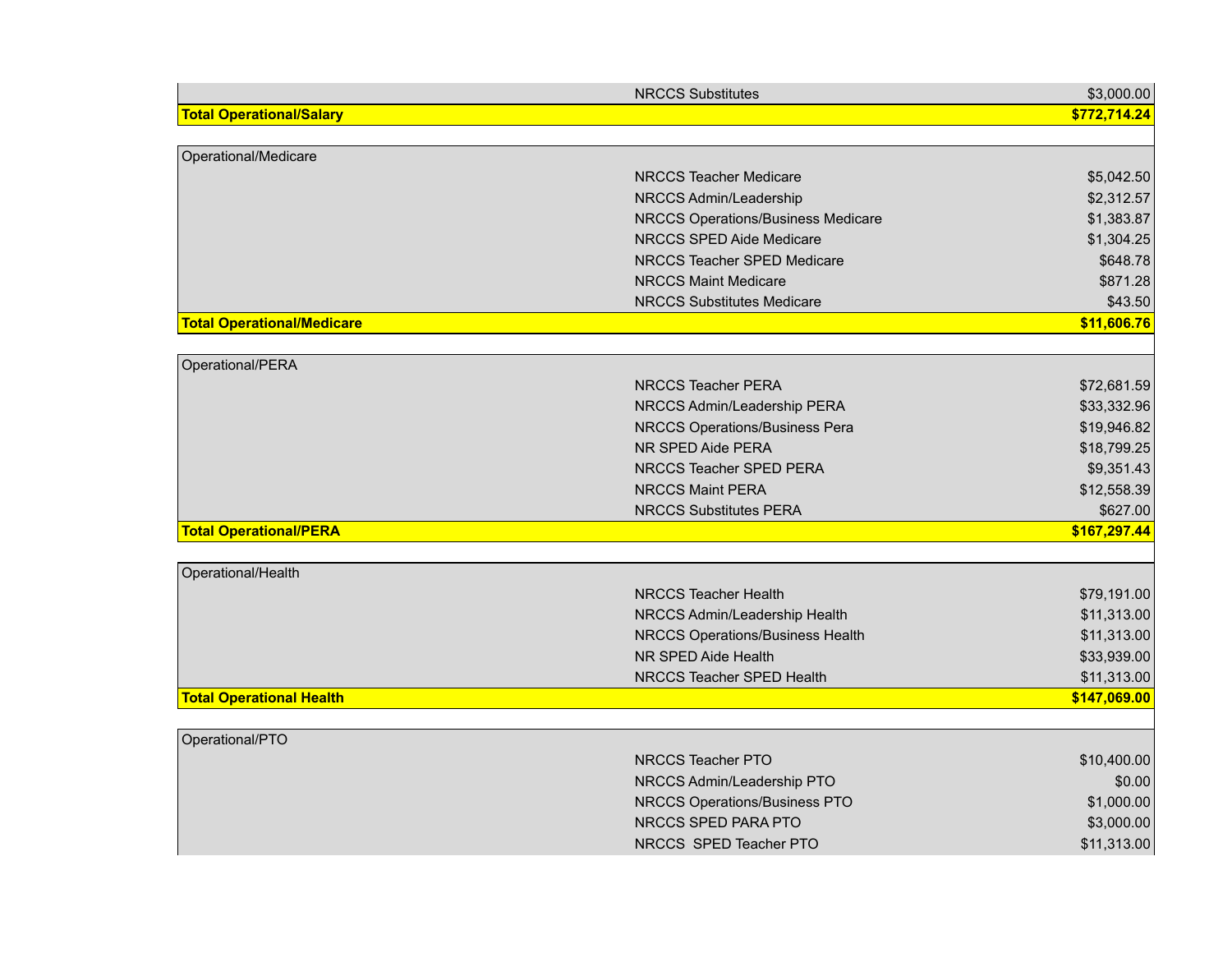|                                   | NRCCS Maint PTO     | \$1,400.00  |
|-----------------------------------|---------------------|-------------|
|                                   | NRCCS Subsitute PTO | \$0.00      |
| <b>Total Operational/PTO</b>      |                     | \$27,113.00 |
|                                   |                     |             |
| <b>Operational/Life Insurance</b> | <b>All Staff</b>    | 722         |

| Total Staff Operational (Salary+Medicare+PERA+Health+PTO) |                                       | \$1,126,522.44 |
|-----------------------------------------------------------|---------------------------------------|----------------|
|                                                           |                                       |                |
| <b>Operational Bonus</b>                                  | <b>NR Bonus</b>                       | \$0.00         |
|                                                           |                                       |                |
| Administration/Instructional                              |                                       |                |
|                                                           | Administration supplies               | \$12,000.00    |
|                                                           | <b>Admin Travel</b>                   | \$2,000.00     |
|                                                           | Advertising                           | \$1,500.00     |
|                                                           | Printing                              | \$6,000.00     |
|                                                           | NRCCS-Instructional Purchased Service | \$5,285.00     |
|                                                           | Audit                                 | \$8,000.00     |
|                                                           | Legal                                 | \$2,000.00     |
|                                                           | Supplies (Classroom)                  | \$4,000.00     |
|                                                           | Meals                                 | \$1,500.00     |
|                                                           | Dues & Subscriptions                  | \$1,708.10     |
|                                                           | Licenses & Permits                    | \$0.00         |
| <b>Total Administration/Instructional</b>                 |                                       | \$43,993.10    |
|                                                           |                                       |                |
| <b>SPED</b>                                               |                                       |                |
|                                                           | <b>NRCCS SPED Supplies</b>            | \$500.00       |
|                                                           | <b>NRCCS SPED Purchased Services</b>  | \$0.00         |
| <b>Total SPED</b>                                         |                                       | \$500.00       |

| Technology              |                             |            |
|-------------------------|-----------------------------|------------|
|                         | <b>Technology Supplies</b>  | \$1,000.00 |
|                         | NRCCS - Technology Programs | \$7,270.49 |
| <b>Total Technology</b> |                             | \$8,270.49 |
|                         |                             |            |

Professional Development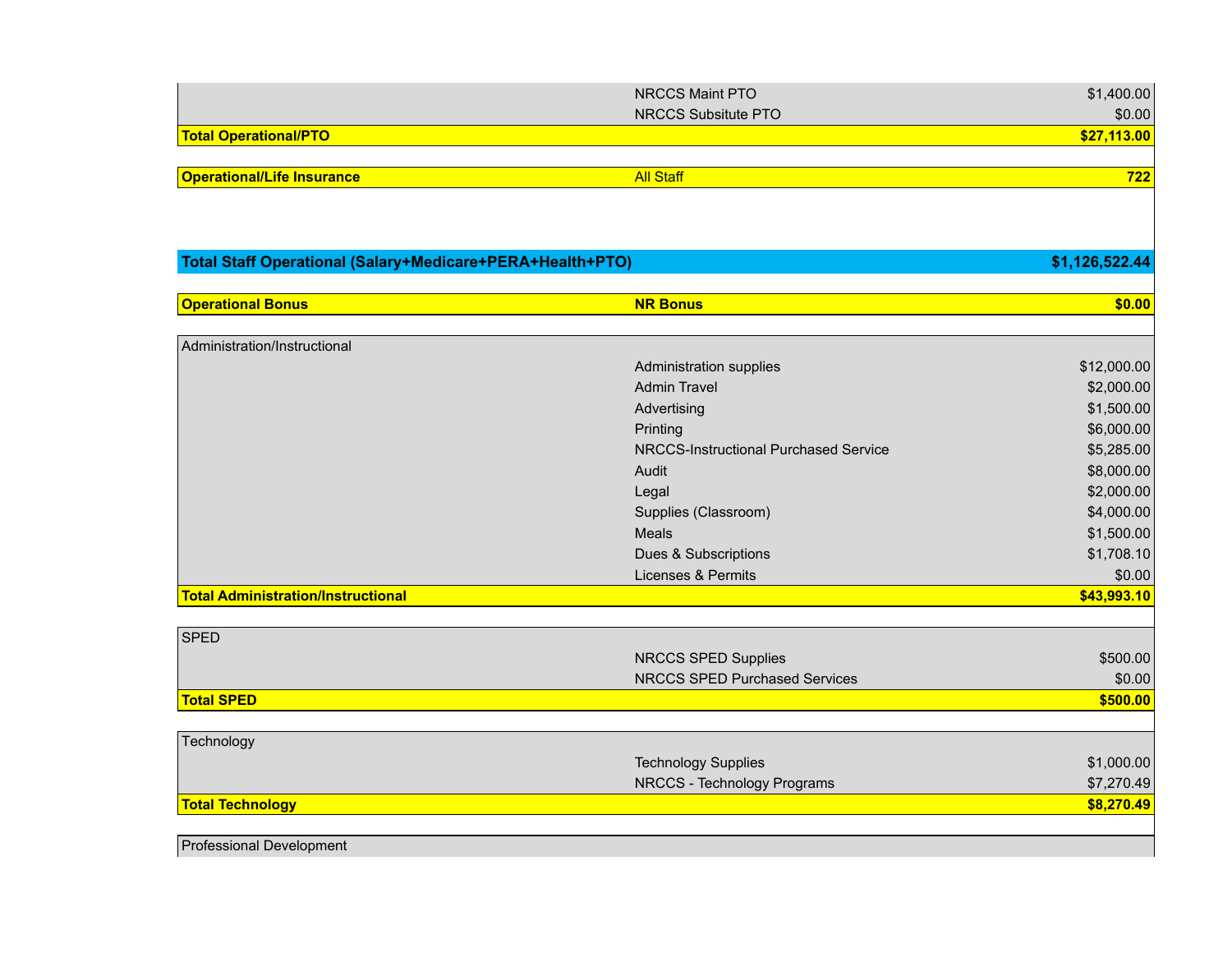|                                                     | Prof. Development Purchased Services | \$11,450.00  |
|-----------------------------------------------------|--------------------------------------|--------------|
|                                                     | <b>Prof Development Travel</b>       | \$500.00     |
| <b>Total Professional Development</b>               |                                      | \$11,950.00  |
|                                                     |                                      |              |
| Student Expenses                                    |                                      |              |
|                                                     | <b>Books And Materials</b>           | \$8,667.00   |
|                                                     | Supplies - STEM/Art                  | \$1,000.00   |
|                                                     | Special Ed buybacks                  | \$5,240.63   |
|                                                     | After school supplies                | \$2,000.00   |
| <b>Total Student Expenses</b>                       |                                      | \$16,907.63  |
|                                                     |                                      |              |
| <b>Facilities and Transportation Expenses</b>       |                                      |              |
|                                                     | <b>Student Transportation</b>        | \$20,849.75  |
|                                                     | Water                                | \$4,500.00   |
|                                                     | Trash and Recycling                  | \$3,200.00   |
|                                                     | Snow Removal                         | \$9,200.00   |
|                                                     | Repairs & Maintenance                | \$13,700.00  |
|                                                     | <b>Facilities Purchased Services</b> | \$13,500.00  |
|                                                     | Telephone                            | \$15,221.00  |
|                                                     | Supplies                             | \$5,450.67   |
|                                                     | <b>Utilities</b>                     | \$20,000.00  |
|                                                     | <b>Facilities Equipment</b>          | \$5,039.26   |
|                                                     | <b>Transportation services</b>       | \$2,500.00   |
|                                                     | <b>NRCCS Bus Fuel</b>                | \$10,500.00  |
| <b>Total Facilities and Transportation Expenses</b> |                                      | \$123,660.68 |
|                                                     |                                      |              |
| Purchased Services from SSSD                        |                                      |              |
|                                                     | <b>Purchased Service from SSSD</b>   | \$56,548.75  |
|                                                     | <b>Insurance</b>                     | \$13,222.00  |
|                                                     | <b>Boces</b>                         | \$6,643.75   |
| <b>Total Purchased Services from SSSD</b>           |                                      | \$76,414.50  |
|                                                     |                                      |              |
| Nursing                                             |                                      |              |
|                                                     | <b>Purchased Nursing Services</b>    | \$5,250.00   |
|                                                     |                                      |              |
| <b>Board Purchased Services</b>                     |                                      |              |
|                                                     | <b>Board Purchased Services</b>      | \$4,500.00   |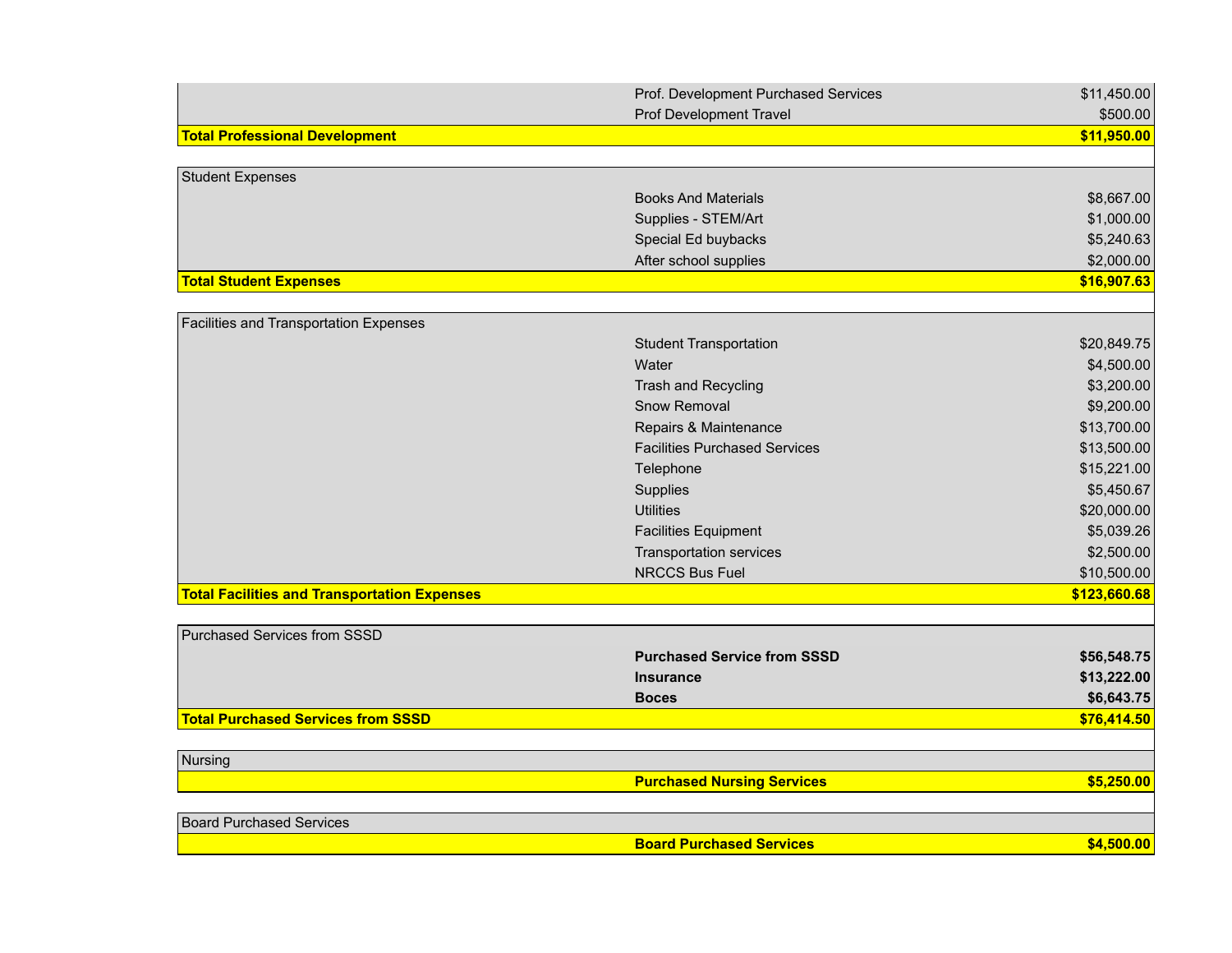## **Total Operational Expenses \$1,417,968.84** PERA GASB 68 PERA GASB 68 Supp Svcs? School Admin \$2,500.00 PERA GASB 68 Instructional (0010-2099) \$12,500.00 PERA GASB 68 Supp Svcs? Business \$1,750.00 PERA GASB 68 Op & Maint Plant Services \$1,500.00 PERA GASB 68 Support Services ? Students  $$1,250.00$ PERA GASB 68 Student Trans Services \$500.00 **Total Pera GASB 68 \$20,000.00** Grant Expenses NR CDE-SHP Salary FY21-23 \$55,000.00 NR CDE-SHP Medicare FY21-23 \$797.50 NR CDE-SHP PERA FY21-23 \$11,495.00 NR CDE-SHP Health FY21-23 \$11,313.00 NR CDE-SHP Purch Services FY21-23 \$2,582.35 NR CDE-SHP Supplies FY21-23 \$2,585.15 **Total Grant Expenses \$83,773.00** MLO Expenses Capital Construction  $$27,904.00$ Capital Projects Expense  $$44,866.45$ 4B-Flat Amount \$70,000.00 4B-Flat Amount used for percentage/salary  $-$ \$38,242.18 4B-Flat Amount used for extra utilities  $-$ \$13,333.00 **Total MLO Expenses \$91,195.26** One Time Expenses Soccer Field (WEND) \$75,000.00 Soccer Field (EFB Reconciliation) \$60,000.00 New building expenses/1 time needs (ESSER) \$25,000.00 New building expenses/1 time needs (Rural) \$15,059.18

New building expenses/1 time needs (Surplus)  $$9,851.55$